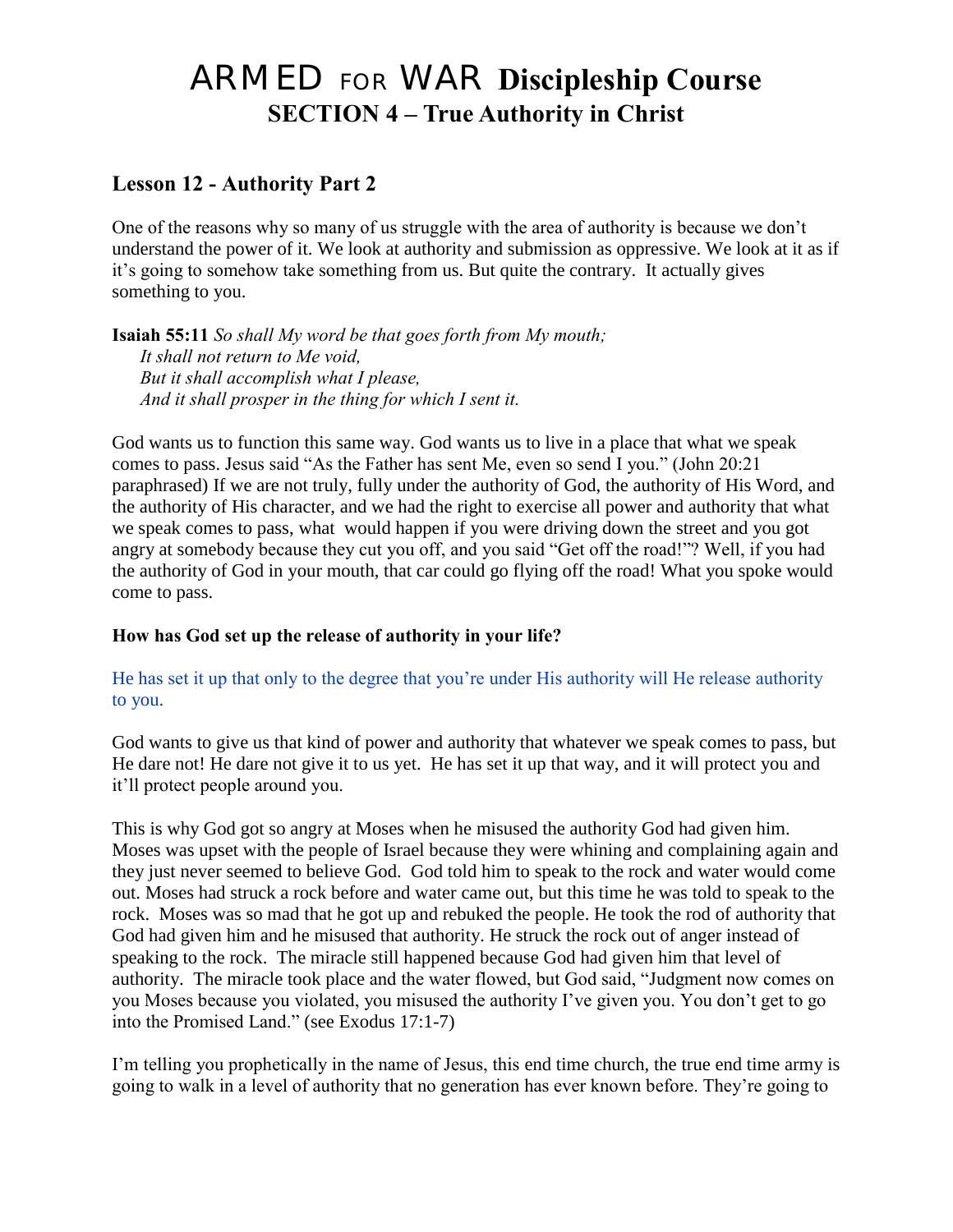walk in a legal right to exercise the miracle power of God. But the only way they"re going to get there is to walk in a level of being under authority like no generation before.

Why does it work when God speaks? If we understand why it works when God speaks, we'll understand why it can work when we speak.

**Matthew 17:20** *So Jesus said to them, "Because of your unbelief; for assuredly, I say to you, if you have faith as a mustard seed, you will say to this mountain, "Move from here to there," and it will move; and nothing will be impossible for you."*

If you have faith the size of a mustard seed, what you speak will come to pass. Mountains will be moved. Nothing will be impossible! Now a lot of people teach that you first have faith the size of a mustard seed which is the smallest of all seeds, but it grows over time into the biggest of all trees. And then once it grows and matures, then you can have the ability to move mountains. That's not what Jesus said at all. He didn't say the faith the size of a mustard seed, then after it grows up and matures. He said if you have the smallest measure of real faith.

Remember that faith is an authority issue. He says if you have even the smallest measure of faith, you have enough power to do the impossible. How do you get that faith? By coming under authority.

**Mark 1:23-27** *Now there was a man in their synagogue with an unclean spirit. And he cried out, saying, "Let us alone! What have we to do with You, Jesus of Nazareth? Did You come to destroy us? I know who You are—the Holy One of God!" But Jesus rebuked him, saying, "Be quiet, and come out of him!" And when the unclean spirit had convulsed him and cried out with a loud voice, he came out of him. Then they were all amazed, so that they questioned among themselves, saying, "What is this? What new doctrine is this? For with authority He commands even the unclean spirits, and they obey Him."*

Jesus made a demand. He opened His mouth. He commanded. They were amazed! They said He doesn"t teach like the others, for when He speaks, He speaks with authority. When He speaks, His words carry power. When He speaks, His words carry power to bring the impossible to pass! They rightfully called this authority.

#### **How did Jesus have such authority?**

Jesus had this authority because He was under His Father"s authority.

**John 5:19** *Then Jesus answered and said to them, "Most assuredly, I say to you, the Son can do nothing of Himself, but what He sees the Father do; for whatever He does, the Son also does in like manner."*

Now why does it work when God speaks? We saw that it worked when Jesus speaks because Jesus was under the authority of the Father, but why does it work when the Father speaks?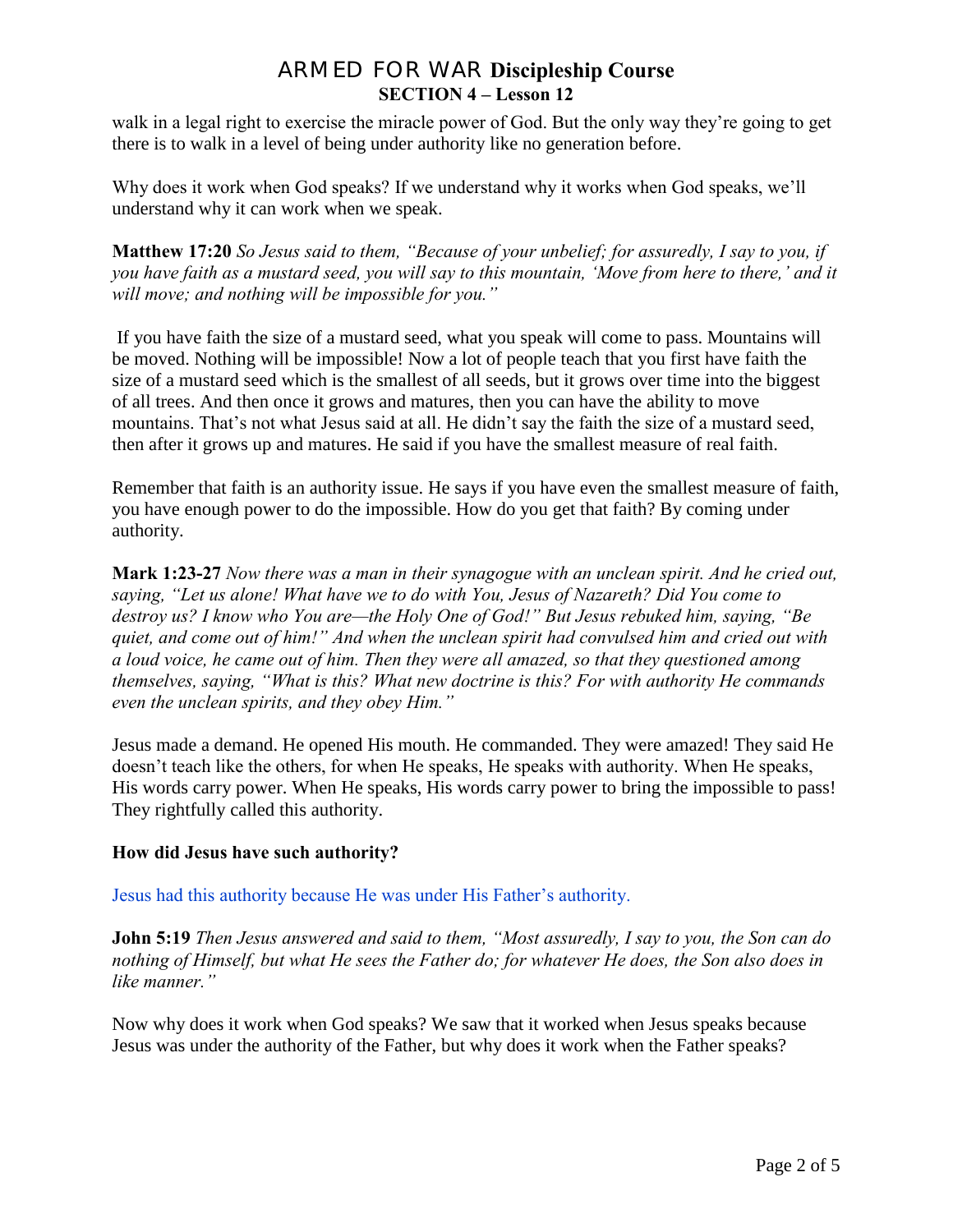**Psalms 138:2** *I will worship toward Your holy temple, And praise Your name For Your lovingkindness and Your truth; For You have magnified Your word above all Your name.*

Now you have to understand kingdom talk. Name speaks of your rank. Name speaks of your authority. The word actually means authority when you look it up in the original language.

God has exalted His Word, truth, even above His name. Why does it work? Because God is truth. Jesus said, "I am the way. I am truth. I am life." (John 14:6 paraphrased) There is no lie in the Father. What He speaks comes to pass. What He speaks is true! And here, God Himself has submitted Himself to His own Word!

**Numbers 23:19** *God is not a man, that He should lie, Nor a son of man, that He should repent. Has He said, and will He not do? Or has He spoken, and will He not make it good?*

God Himself is in submission to His own Word. It's why when He speaks, He has the right to function in power because it's a heavenly principal that He established. When you're under authority, you have the right to exercise authority. And God has submitted Himself to His Word.

**Psalm 89:34** *My covenant I will not break, Nor alter the word that has gone out of My lips.*

You know why God will not break His covenant with you? Because He will not violate the submission to His own Word. If God stopped submitting to His own Word, He would lose His legal right of power and legal right to exercise power. He established it that way! And He Himself is submitted to His own Word.

That's why you can trust in God. That's why you never have to be shook. That's why you can know that you know that you know that whatever God speaks, God will do! Because God, in order for God to remain as God, to function in the authority, He has to submit Himself to His own Word. The Father is in submission to His Word. He is under the authority of the Word! And that gives Him the legal right that what He speaks will come to pass.

So too, shall we take on that same example. So too shall we take on that same purpose. So too do we need to submit fully and completely to His Word. In every fashion, in every aspect.

We are to submit to His Word. "Oh I do Brother Steve. I submit to His word. I just have to do my own thing." Then you"re not really submitting to His Word. Cause the Bible says in Ephesians that God gave some apostles, some prophets, some evangelists, pastors and teachers for the prophetic and full equipping of the saints. (Ephesians 4:11-15) The Bible says to obey them that have rule over you.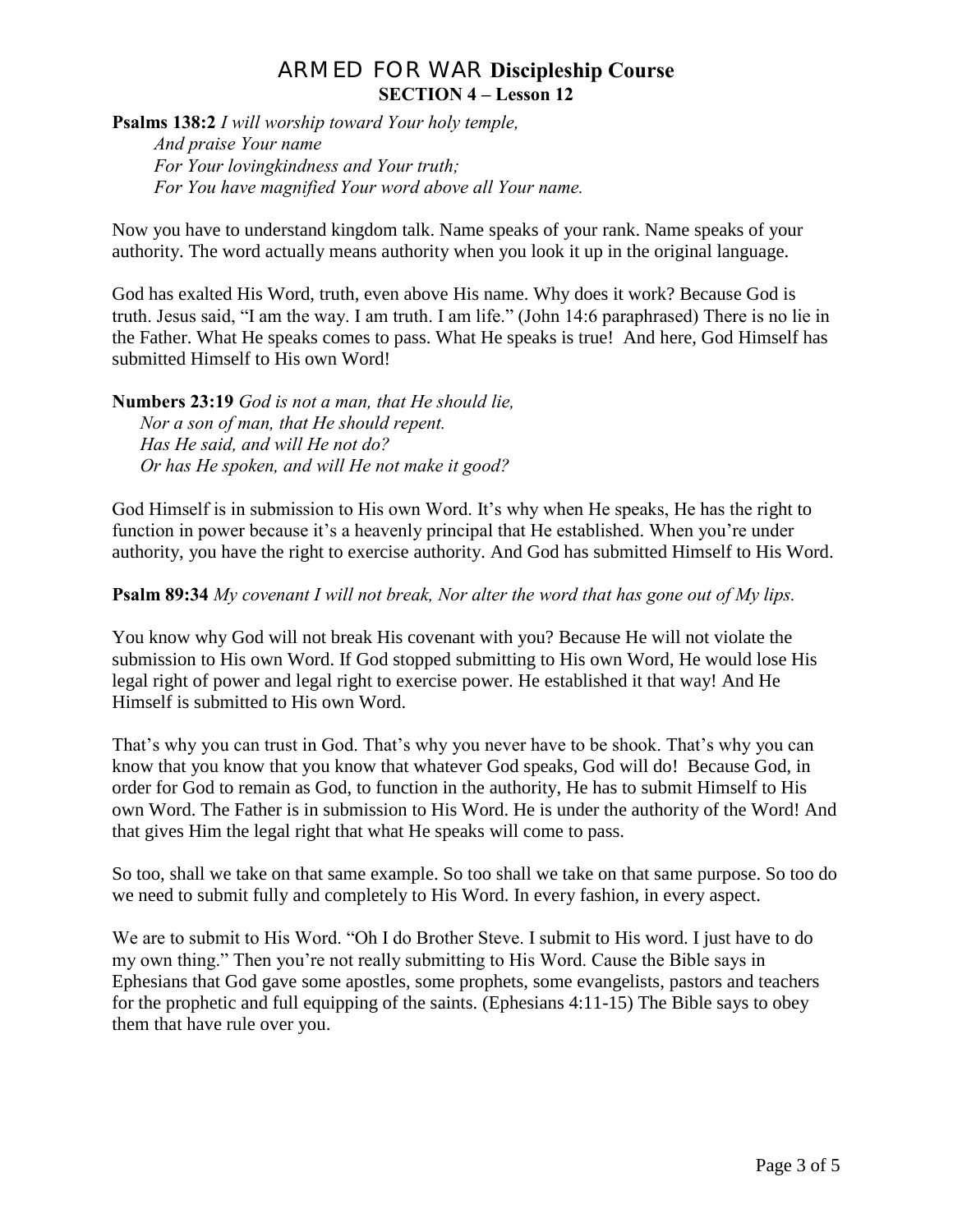**Hebrews 13:17** *Obey those who rule over you, and be submissive, for they watch out for your souls, as those who must give account. Let them do so with joy and not with grief, for that would be unprofitable for you.*

God is telling us here in Hebrews to submit to authority. God has set up authorities over your life. It's not just you and God. We've got all this independent spirit. People are running out doing their own thing, and they wonder why they don"t have any real power; why what they speak doesn't come to pass. Because until you are under authority, you do not have the right to exercise authority.

Now granted, we have some carnal leaders that are using these principals to oppress the people. Absolutely true. We have carnal leaders that are teaching everybody under them to submit to them, but they"re not truly in submission to anybody else. They"re out to just do their own thing. They're not in submission. I've seen this happen many times and because of it people become fearful and so they pull themselves out from under authority.

Fear is a sign that you don"t trust God. The Bible says we are to trust the Lord and lean not on the flesh and He will drive fear far from us. That fear will be driven from us. Fear will always cause you to pull back. Fear will always cause you to take back control. Trust will cause you, requires you, to release control.

Now you don"t have the right of authority unless you"re under authority, so what condition are we in when we"ve got this fiercely independent spirit? When God can speak to His servants, to His leaders, and they can hardly say anything now where everybody wants to do their own thing. Everybody wants to be independent. Everybody wants to have total control. They fear the abuses. And it's a strategy of the devil to keep the church powerless.

I found myself in a difficult situation, and even though my pastor would not release me and bless me, the one who he claimed was his authority stepped in and God used him. God did not bypass the authority structure. He used the authority structure and anointed this man who probably wouldn"t have done it before and wouldn"t have done it afterwards to speak the Word of sending. The word of blessing. The word of release. Because I stayed under authority and was even willing to submit to an authority that was ungodly and trust God to work on my behalf, God was able to bless me.

In the midst of it all I was willing to trust that God would deliver me. I understood that if I want to walk in great authority, I must be one that"s willing to be submitted under authority. Even when I don't agree with that authority. Even when that authority might be wrong I can trust God!

I'm not talking about if the authority commands you to do something that's contrary to the Word. Remember, all authority comes from being under the Word. But even when I don"t fully understand, I say, "God I"m not here to take matters into my own hands. I"m not gonna pull "em into my own hands. You are going to do this!" And He did! And the blessing of God that came out of it! I know it's hard. Many are fearful. But God said trust in Me for all things work together for my good. (Romans 8:28)